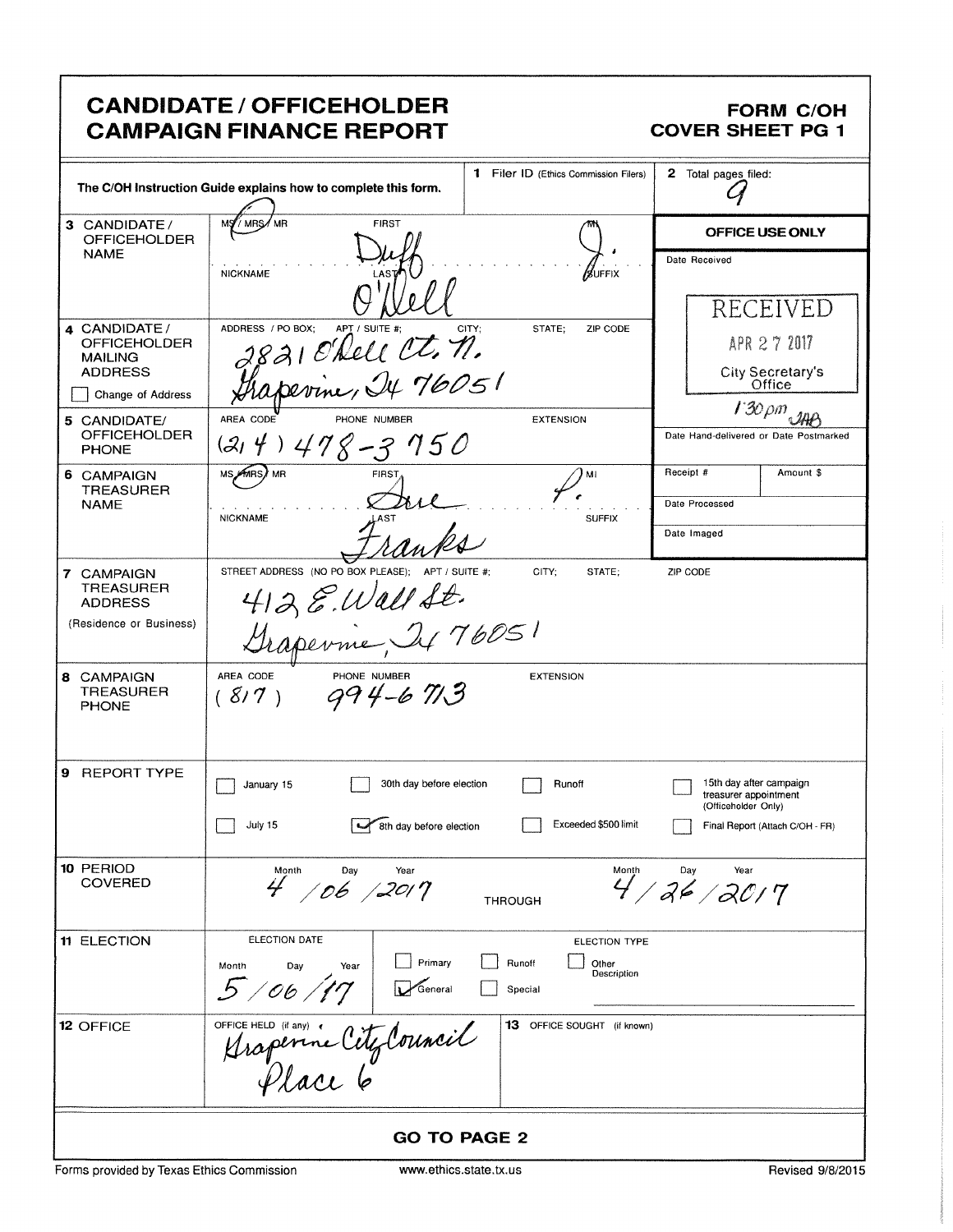### CANDIDATE / OFFICEHOLDER<br>CAMPAIGN FINANCE REPORT CAMPAIGN FORM COVER SHEET PG 2 **CAMPAIGN FINANCE REPORT**

| CANDIDATE / OFFICEHOLDER                                                                                                                                                                                                                                                                                                                             | <b>FORM C/OH</b>                                                                                                                                                                                                                                                                                                                                                                                                                                                                                                                                                                |       |  |  |
|------------------------------------------------------------------------------------------------------------------------------------------------------------------------------------------------------------------------------------------------------------------------------------------------------------------------------------------------------|---------------------------------------------------------------------------------------------------------------------------------------------------------------------------------------------------------------------------------------------------------------------------------------------------------------------------------------------------------------------------------------------------------------------------------------------------------------------------------------------------------------------------------------------------------------------------------|-------|--|--|
| <b>CAMPAIGN FINANCE REPORT</b><br>14 C/OH NAME<br>16 NOTICE FROM<br>POLITICAL<br>COMMITTEE(S)<br>OF SUCH EXPENDITURES.<br>GENERAL<br>SPECIFIC<br>Additional Pages                                                                                                                                                                                    | <b>COVER SHEET PG 2</b><br>15 Filer ID (Ethics Commission Filers)<br>THIS BOX IS FOR NOTICE OF POLICIÓAL CONTRIBUTIONS ACCEPTED OR POLITICAL EXPENDITURES MADE BY POLITICAL COMMITTEES<br>SUPPORT THE CANDIDATE / OFFICEHOLDER. THESE EXPENDITURES MAY HAVE BEEN MADE WITHOUT THE CANDIDATE'S OR OFFICEHOLDER'S<br>KNOWLEDGE OR CONSENT. CANDIDATES AND OFFICEHOLDERS ARE REQUIRED TO REPORT THIS INFORMATION ONLY IF THEY RECEIVE NOTICE<br>COMMITTEE TYPE COMMITTEE NAME<br>COMMITTEE ADDRESS<br>COMMITTEE CAMPAIGN TREASURER NAME<br>COMMITTEE CAMPAIGN TREASURER ADDRESS    |       |  |  |
| 17 CONTRIBUTION<br>TOTALS<br>EXPENDITURE<br>TOTALS<br>CONTRIBUTION<br>BALANCE<br>OUTSTANDING<br>LOAN TOTALS                                                                                                                                                                                                                                          | 850.00<br>TOTAL POLITICAL CONTRIBUTIONS OF \$50 OR LESS (OTHER THAN $\parallel$ \$<br>TOTAL POLITICAL CONTRIBUTIONS<br>3300<br>(OTHER THAN PLEDGES, LOANS, OR GUARANTEES OF LOANS)<br>TOTAL POLITICAL EXPENDITURES OF \$100 OR LESS,<br>UNLESS ITEMIZED<br>5093.64<br>TOTAL POLITICAL EXPENDITURES<br>TOTAL POLITICAL CONTRIBUTIONS MAINTAINED AS OF THE LAST DAY<br>8786.20<br>OF REPORTING PERIOD<br>TOTAL PRINCIPAL AMOUNT OF ALL OUTSTANDING LOANS AS OF THE<br>LAST DAY OF THE REPORTING PERIOD                                                                            | 54.13 |  |  |
| 18 AFFIDAVIT<br><b>PRODUCED BY</b><br>DEBRA J. STEWART<br>$\left( \left( \left\langle \right\langle \right\rangle \right)$ Notary ID # 126673420<br>/ My Commission Expires<br>SUE OF TEXAS<br>December 6, 2020<br>However and the contract of the contract of<br>AFFIX NOTARY STAMP / SEALABOVE<br>Debea<br>Signature of officer administering oath | $-0-$<br>I swear, or affirm, under penalty of perjury, that the accompanying report is<br>true and correct and includes all information required to be reported by me<br>under Title 15, Election Code.<br>Dugo O'Dell<br>Signature of Candidate or Officeholder<br>Sworn to and subscribed before me, by the said $\mathcal{D}$ of $\ell$ $\mathcal{D}$ $\ell$ $\ell$ $\ell$ $\ell$ , this the $\mathcal{D}$<br>DEBIA J.<br>Printed name of officer administering oath<br>Title of officer administering oath<br>Forms provided by Texas Ethics Commission<br>Revised 9/8/2015 |       |  |  |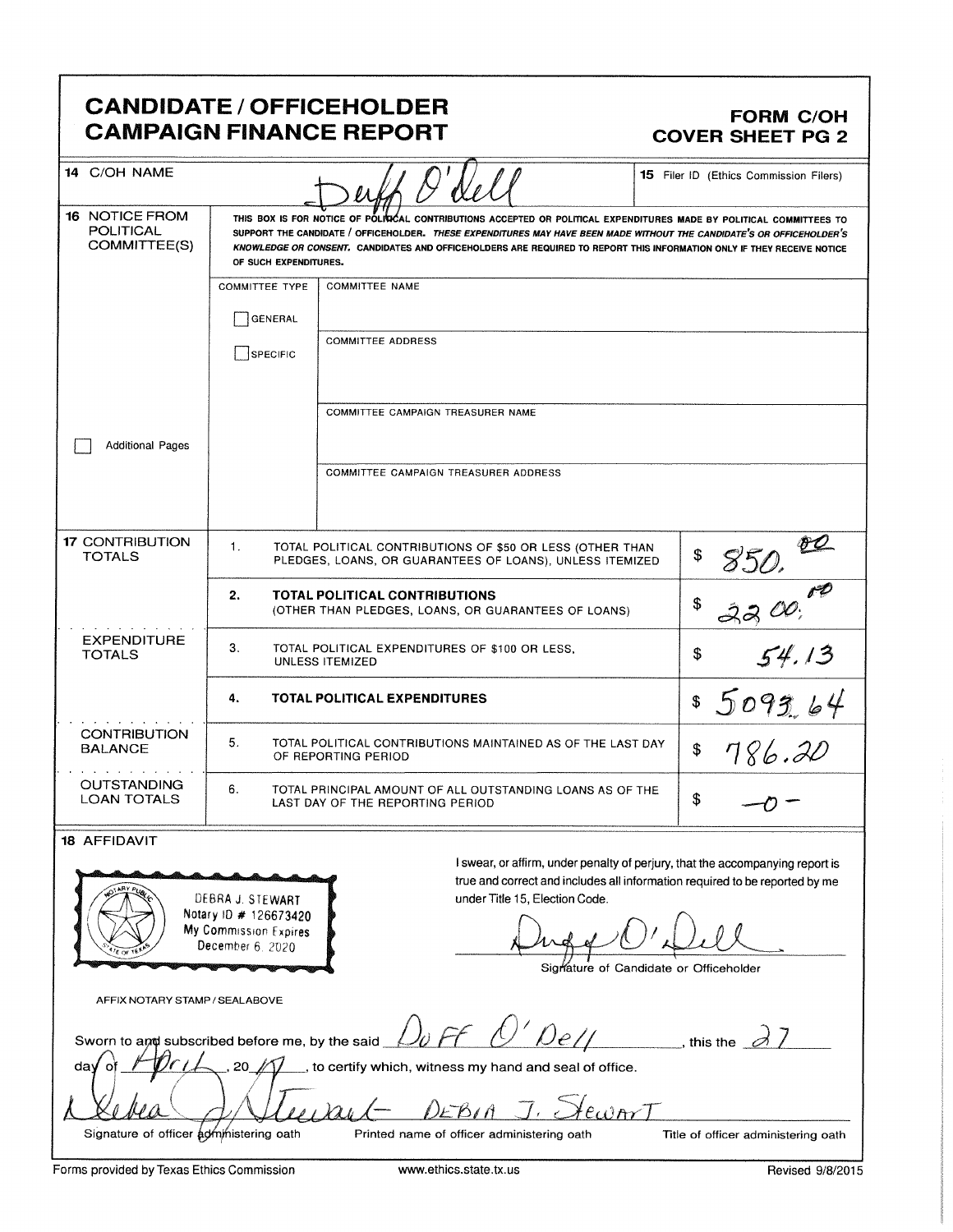## SUBTOTALS - C/OH FORM C/OH

# COVER SHEET PG 3

| 19  | <b>FILER NAME</b> |                                                                                       | 20 Filer ID (Ethics Commission Filers) |                                  |
|-----|-------------------|---------------------------------------------------------------------------------------|----------------------------------------|----------------------------------|
|     |                   | 21 SCHEDULE SUBTOTALS<br><b>NAME OF SCHEDULE</b>                                      |                                        | <b>SUBTOTAL</b><br><b>AMOUNT</b> |
| 1.  | ◢                 | SCHEDULE A1: MONETARY POLITICAL CONTRIBUTIONS                                         |                                        |                                  |
| 2.  |                   | SCHEDULE A2: NON-MONETARY (IN-KIND) POLITICAL CONTRIBUTIONS                           |                                        | \$                               |
| З.  |                   | SCHEDULE B: PLEDGED CONTRIBUTIONS                                                     |                                        | \$                               |
| 4.  |                   | <b>SCHEDULE E: LOANS</b>                                                              |                                        | \$                               |
| 5.  | مخط               | SCHEDULE F1: POLITICAL EXPENDITURES MADE FROM POLITICAL CONTRIBUTIONS                 |                                        | \$ 5093 64                       |
| 6.  |                   | SCHEDULE F2: UNPAID INCURRED OBLIGATIONS                                              |                                        | \$                               |
| 7.  |                   | SCHEDULE F3: PURCHASE OF INVESTMENTS MADE FROM POLITICAL CONTRIBUTIONS                |                                        | \$                               |
| 8.  |                   | SCHEDULE F4: EXPENDITURES MADE BY CREDIT CARD                                         |                                        | \$                               |
| 9.  |                   | SCHEDULE G: POLITICAL EXPENDITURES MADE FROM PERSONAL FUNDS                           |                                        | \$                               |
| 10. |                   | SCHEDULE H: PAYMENT MADE FROM POLITICAL CONTRIBUTIONS TO A BUSINESS OF C/OH           |                                        | \$                               |
| 11. |                   | SCHEDULE I: NON-POLITICAL EXPENDITURES MADE FROM POLITICAL CONTRIBUTIONS              |                                        | \$                               |
| 12. |                   | SCHEDULE K: INTEREST, CREDITS, GAINS, REFUNDS, AND CONTRIBUTIONS<br>RETURNED TO FILER |                                        | \$                               |
|     |                   |                                                                                       |                                        |                                  |
|     |                   |                                                                                       |                                        |                                  |
|     |                   |                                                                                       |                                        |                                  |
|     |                   |                                                                                       |                                        |                                  |
|     |                   |                                                                                       |                                        |                                  |
|     |                   |                                                                                       |                                        |                                  |
|     |                   |                                                                                       |                                        |                                  |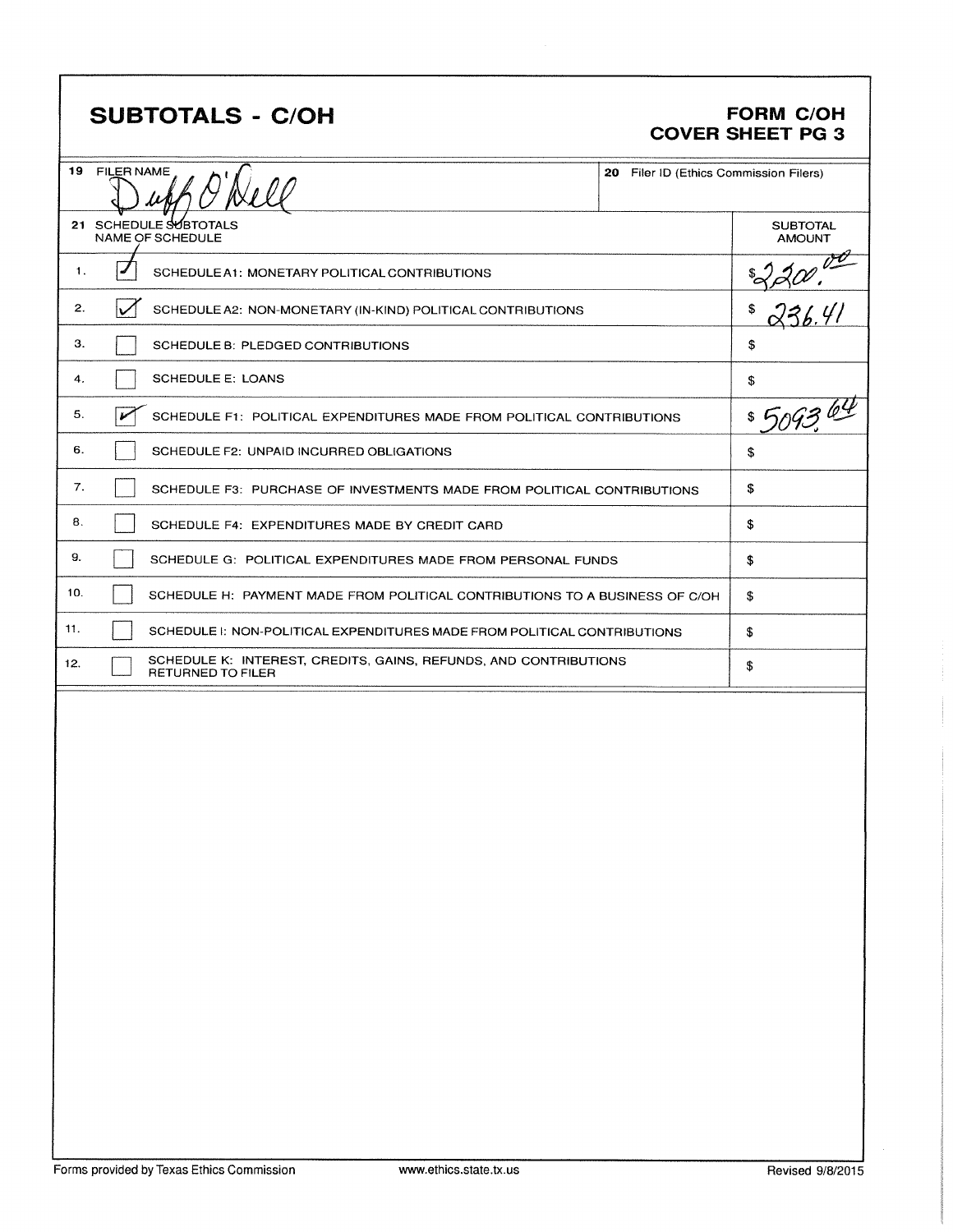| <b>MONETARY POLITICAL CONTRIBUTIONS</b>                                                                                                                                                                                  | <b>SCHEDULE A1</b>                            |
|--------------------------------------------------------------------------------------------------------------------------------------------------------------------------------------------------------------------------|-----------------------------------------------|
| The Instruction Guide explains how to complete this form.                                                                                                                                                                | 1 Total pages Schedule A1:                    |
| 2 FILER NAME                                                                                                                                                                                                             | 3 Filer ID (Ethics Commission Filers)         |
| Date<br>4<br>5 Full pame of contributor<br>out-of-state PAC (ID#:<br>City; State; Zip Code<br>6 Contributor address;<br>$\rho$ of $\rho$<br>aperme, In 76099<br>Principal occupation / Job title (See Instructions)<br>8 | 7 Amount of contribution (\$)<br>oð<br>\$250. |
| Employer (See Instructions)<br>Rotrick                                                                                                                                                                                   |                                               |
| Full name of contributor<br>Date<br>out-of-state PAC (ID#:<br>every scatt<br>Contributor address; City; State; Zip Code<br>106 W.NW. Nevez;, Hipperine 24 76051                                                          | Amount of contribution (\$)<br>$P(\rho \rho)$ |
| Principal occupation / Job title (Seg, Instructions)<br>Employer (See Instructions)<br>Companon / JOD THE (Seg Instructions)                                                                                             |                                               |
| Date<br>Full name of contributor<br>out-of-state PAC (ID#:<br>Melva Stang<br>Contributor address: City: State; Zip Code                                                                                                  | Amount of contribution (\$)<br>5100           |
| Principal occupation / Job title (See Instructions)<br>Employer (See Instructions)<br>Uvnen-Souther                                                                                                                      |                                               |
| Date<br>Full name of contributor<br>out-of-state PAC (ID#:<br>Vavis<br>Contributor address;<br>State; Zip Code                                                                                                           | Amount of contribution (\$)<br>œÓ             |
| Principal occupation / Job title (See Instructions)<br>Lavis State Farm SMA                                                                                                                                              |                                               |
|                                                                                                                                                                                                                          |                                               |
| ATTACH ADDITIONAL COPIES OF THIS SCHEDULE AS NEEDED<br>If contributor is out-of-state PAC, please see instruction guide for additional reporting requirements.                                                           |                                               |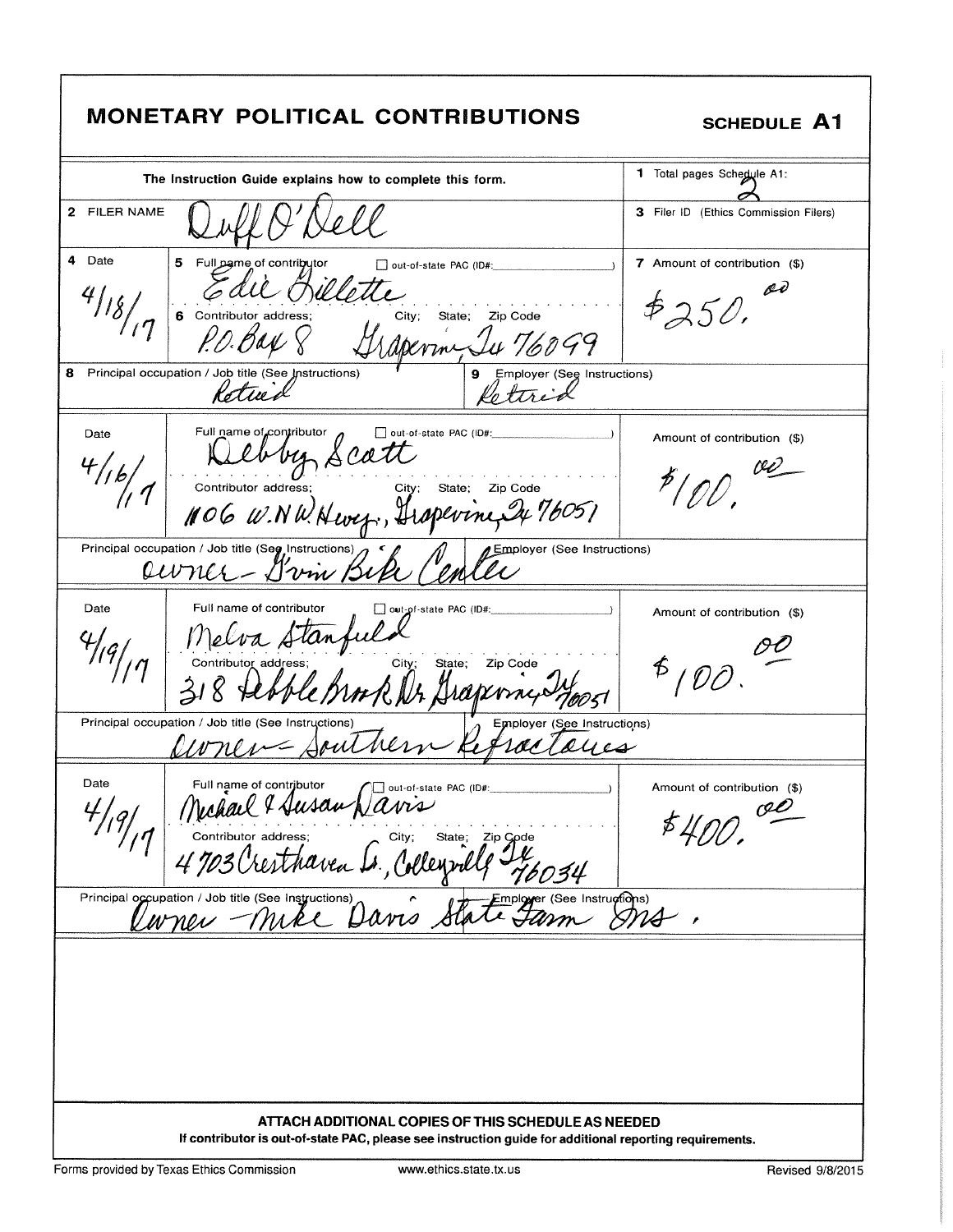|              | <b>MONETARY POLITICAL CONTRIBUTIONS</b>                                                                                                                        | SCHEDULE A1                              |                                         |                             |  |
|--------------|----------------------------------------------------------------------------------------------------------------------------------------------------------------|------------------------------------------|-----------------------------------------|-----------------------------|--|
|              | The Instruction Guide explains how to complete this form.                                                                                                      | 1 Total pages Schedule A1:               |                                         |                             |  |
| 2 FILER NAME |                                                                                                                                                                | 3 Filer ID (Ethics Commission Filers)    |                                         |                             |  |
| 4 Date       | 5 Full name of contributor<br>Ron Hage<br>1909.                                                                                                                | 7 Amount of contribution (\$)<br>5500.00 |                                         |                             |  |
|              | 8 Principal occupation / Job title (See Instructions)<br>1102                                                                                                  |                                          | <b>Employer (See Instructions)</b><br>9 |                             |  |
| Date         | Full name of contributor                                                                                                                                       |                                          | out-of-state PAC (ID#:<br>$\lambda$     | Amount of contribution (\$) |  |
|              | and a state of the state of the state of<br>Contributor address;                                                                                               |                                          | City; State; Zip Code                   |                             |  |
|              | Principal occupation / Job title (See Instructions)                                                                                                            |                                          | Employer (See Instructions)             |                             |  |
| Date         | Full name of contributor                                                                                                                                       |                                          | $\Box$ out-of-state PAC (ID#: $\Box$ )  | Amount of contribution (\$) |  |
|              | Contributor address;                                                                                                                                           | City;<br>State;                          | Zip Code                                |                             |  |
|              | Principal occupation / Job title (See Instructions)                                                                                                            |                                          | Employer (See Instructions)             |                             |  |
| Date         | Full name of contributor                                                                                                                                       | out-of-state PAC (ID#:                   |                                         | Amount of contribution (\$) |  |
|              | $\mathbf{r}$ and $\mathbf{r}$ and $\mathbf{r}$ and $\mathbf{r}$<br>Contributor address;                                                                        | City;                                    | State; Zip Code                         |                             |  |
|              | Principal occupation / Job title (See Instructions)                                                                                                            |                                          | Employer (See Instructions)             |                             |  |
|              |                                                                                                                                                                |                                          |                                         |                             |  |
|              | ATTACH ADDITIONAL COPIES OF THIS SCHEDULE AS NEEDED<br>If contributor is out-of-state PAC, please see instruction guide for additional reporting requirements. |                                          |                                         |                             |  |

I

 $\bar{a}$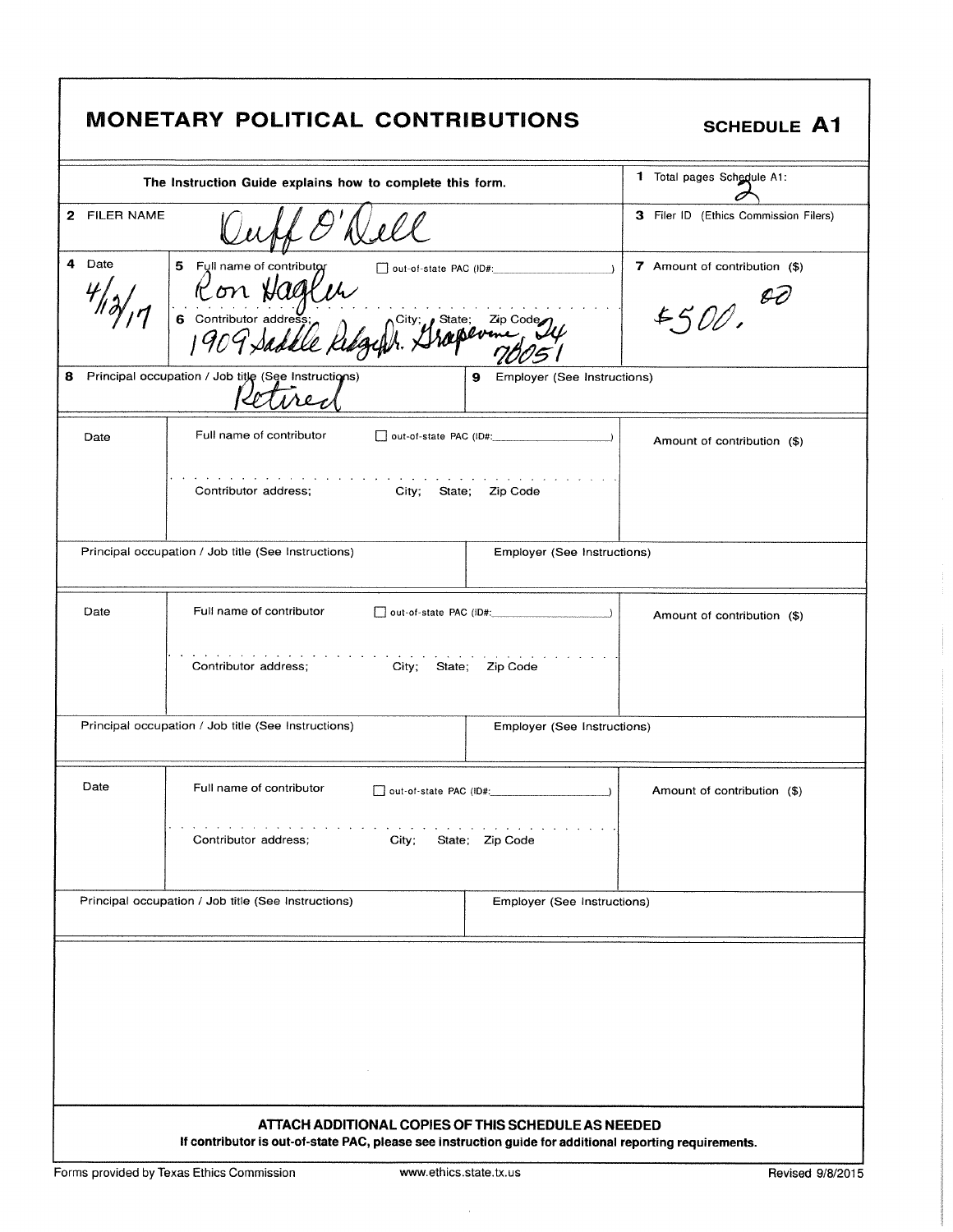#### NON -MONETARY ( IN- KIND) POLITICAL CONTRIBUTIONS **SCHEDULE A2**

| The Instruction Guide explains how to complete this form.                                                                                                                                                                | 1 Total pages Schedule A2:                                                                                                                                                                                 |
|--------------------------------------------------------------------------------------------------------------------------------------------------------------------------------------------------------------------------|------------------------------------------------------------------------------------------------------------------------------------------------------------------------------------------------------------|
| 2 FILER NAME                                                                                                                                                                                                             | 3 Filer ID (Ethics Commission Filers)                                                                                                                                                                      |
| 4<br>TOTAL OF UNITEMIZED IN-KIND POLITICAL CONTRIBUTIONS                                                                                                                                                                 | \$                                                                                                                                                                                                         |
| 5 Date<br>6 Full name of contributor<br>out-of-state PAC (ID#:<br>Will Wickman<br>7 contributor address: City: State: Zip Code<br>7021. Main, Grapevine, 1476051                                                         | 8<br>Amount of<br>9 In-kind contribution<br>$\mathcal{L}$<br>Contribution \$<br>description<br>Check if travel outside of Texas. Complete Schedule T.                                                      |
| 10 Principal occupation / Job title (FOR NON-JUDICIAL) (See Instructions)                                                                                                                                                | Employer (FOR NON-JUDICIAL) (See Instructions)<br>11                                                                                                                                                       |
| 12 Contributor's principal occupation (FOR JUDICIAL)                                                                                                                                                                     | Contributor's job title (FOR JUDICIAL) (See Instructions)<br>13                                                                                                                                            |
| <b>14</b> Contributor's employer/law firm (FOR JUDICIAL)                                                                                                                                                                 | 15 Law firm of contributor's spouse (if any) (FOR JUDICIAL)                                                                                                                                                |
| <b>16</b> If contributor is a child, law firm of parent(s) (if any) (FOR JUDICIAL)                                                                                                                                       |                                                                                                                                                                                                            |
| Date<br>Full name of contributor<br>out-of-state PAC (ID#:<br>Ketter Rebecca Warren Nus<br>Contributor address:<br>2853 Canyon Nr, Hicraryn Di<br>Principal occupation / Job title (FOR NON-JUDICIAL) (See Instructions) | Amount of<br>In-kind contribution<br>Contribution \$<br>description<br>Lee Cropies.<br>formeet<br>Check if travel outside of Texas. Complete Schedule T.<br>Employer (FOR NON-JUDICIAL) (See Instructions) |
| Contributor's principal occupation (FOR JUDICIAL)                                                                                                                                                                        | Contributor's job title (FOR JUDICIAL) (See Instructions)                                                                                                                                                  |
| Contributor's employer/law firm (FOR JUDICIAL)                                                                                                                                                                           | Law firm of contributor's spouse (if any) (FOR JUDICIAL)                                                                                                                                                   |
| If contributor is a child, law firm of parent(s) (if any) (FOR JUDICIAL)                                                                                                                                                 |                                                                                                                                                                                                            |
|                                                                                                                                                                                                                          |                                                                                                                                                                                                            |
| ATTACH ADDITIONAL COPIES OF THIS SCHEDULE AS NEEDED<br>If contributor is out-of-state PAC, please see instruction guide for additional reporting requirements.                                                           |                                                                                                                                                                                                            |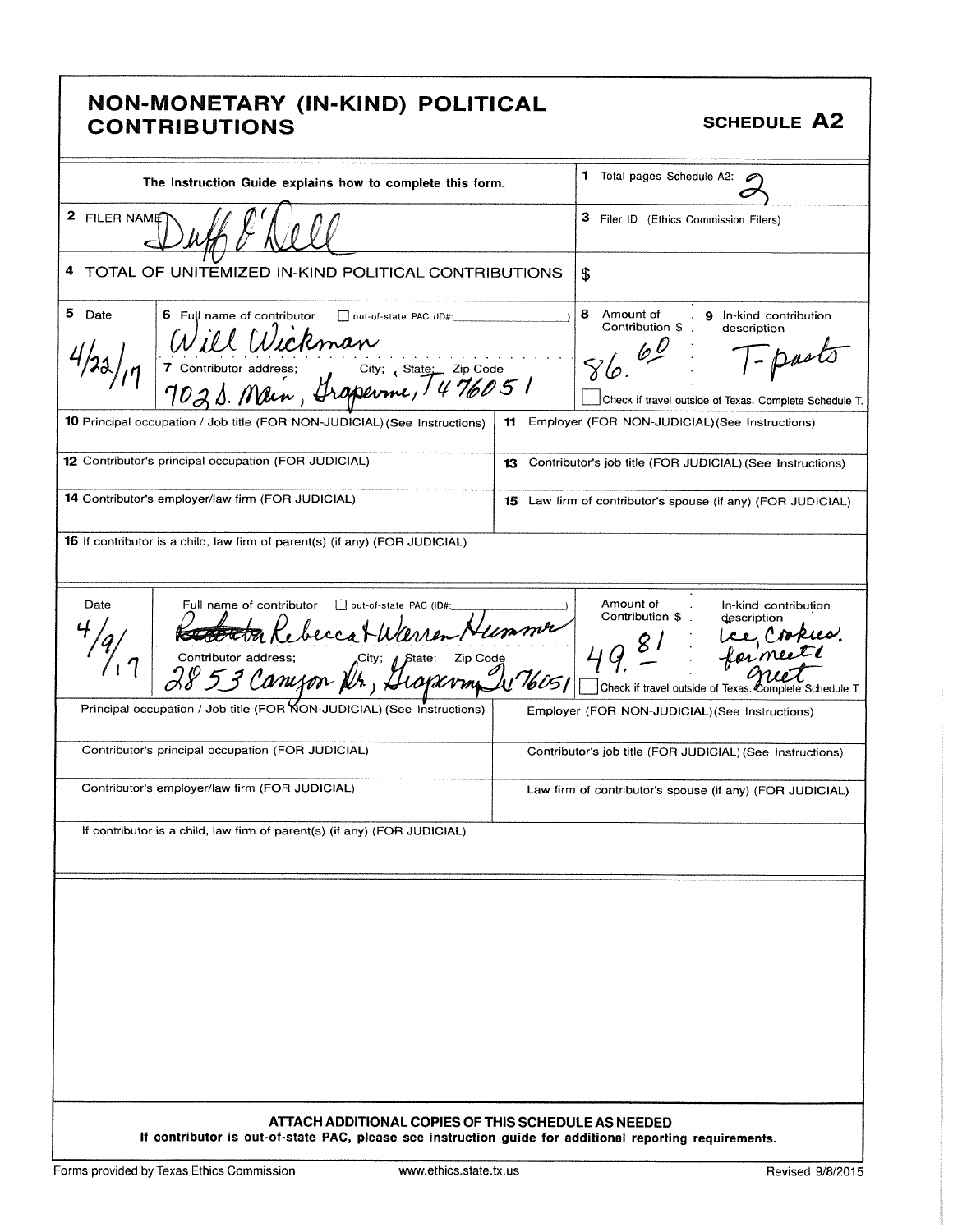#### NON- MONETARY ( IN- KIND) POLITICAL NON MONETAIN (IN RIND) I SERTOAL SCHEDULE A2

Ł

| The Instruction Guide explains how to complete this form.                                           |                                                                                                                                                                |  | 1 Total pages Schedule A2:                                                                                        |  |  |
|-----------------------------------------------------------------------------------------------------|----------------------------------------------------------------------------------------------------------------------------------------------------------------|--|-------------------------------------------------------------------------------------------------------------------|--|--|
| 2 FILER NAME                                                                                        |                                                                                                                                                                |  | 3 Filer ID (Ethics Commission Filers)                                                                             |  |  |
|                                                                                                     | TOTAL OF UNITEMIZED IN-KIND POLITICAL CONTRIBUTIONS                                                                                                            |  | \$                                                                                                                |  |  |
| 5<br>Date<br>6 Full name of contributor<br>out-of-state PAC (ID#:<br>City State; Zip Code<br>176051 |                                                                                                                                                                |  | 8 Amount of<br>. 9 In-kind contribution<br>Contribution \$.<br>description<br>Check if travel outside of Texas. 0 |  |  |
|                                                                                                     | <b>10</b> Principal occupation / Job title (FOR NON-JUDICIAL) (See Instructions)                                                                               |  | 11 Employer (FOR NON-JUDICIAL) (See Instructions)                                                                 |  |  |
|                                                                                                     | 12 Contributor's principal occupation (FOR JUDICIAL)                                                                                                           |  | 13 Contributor's job title (FOR JUDICIAL) (See Instructions)                                                      |  |  |
|                                                                                                     | 14 Contributor's employer/law firm (FOR JUDICIAL)                                                                                                              |  | 15 Law firm of contributor's spouse (if any) (FOR JUDICIAL)                                                       |  |  |
|                                                                                                     | 16 If contributor is a child, law firm of parent(s) (if any) (FOR JUDICIAL)                                                                                    |  |                                                                                                                   |  |  |
| Date                                                                                                | Full name of contributor<br>out-of-state PAC (ID#:                                                                                                             |  | Amount of<br>In-kind contribution<br>Contribution \$<br>description                                               |  |  |
|                                                                                                     | Contributor address;<br>City;<br>State;<br>Zip Code                                                                                                            |  | Check if travel outside of Texas. Complete Schedule T.                                                            |  |  |
|                                                                                                     | Principal occupation / Job title (FOR NON-JUDICIAL) (See Instructions)                                                                                         |  | Employer (FOR NON-JUDICIAL) (See Instructions)                                                                    |  |  |
|                                                                                                     | Contributor's principal occupation (FOR JUDICIAL)                                                                                                              |  | Contributor's job title (FOR JUDICIAL) (See Instructions)                                                         |  |  |
|                                                                                                     | Contributor's employer/law firm (FOR JUDICIAL)                                                                                                                 |  | Law firm of contributor's spouse (if any) (FOR JUDICIAL)                                                          |  |  |
|                                                                                                     | If contributor is a child, law firm of parent(s) (if any) (FOR JUDICIAL)                                                                                       |  |                                                                                                                   |  |  |
|                                                                                                     |                                                                                                                                                                |  |                                                                                                                   |  |  |
|                                                                                                     |                                                                                                                                                                |  |                                                                                                                   |  |  |
|                                                                                                     |                                                                                                                                                                |  |                                                                                                                   |  |  |
|                                                                                                     |                                                                                                                                                                |  |                                                                                                                   |  |  |
|                                                                                                     |                                                                                                                                                                |  |                                                                                                                   |  |  |
|                                                                                                     |                                                                                                                                                                |  |                                                                                                                   |  |  |
|                                                                                                     |                                                                                                                                                                |  |                                                                                                                   |  |  |
|                                                                                                     | ATTACH ADDITIONAL COPIES OF THIS SCHEDULE AS NEEDED<br>If contributor is out-of-state PAC, please see instruction guide for additional reporting requirements. |  |                                                                                                                   |  |  |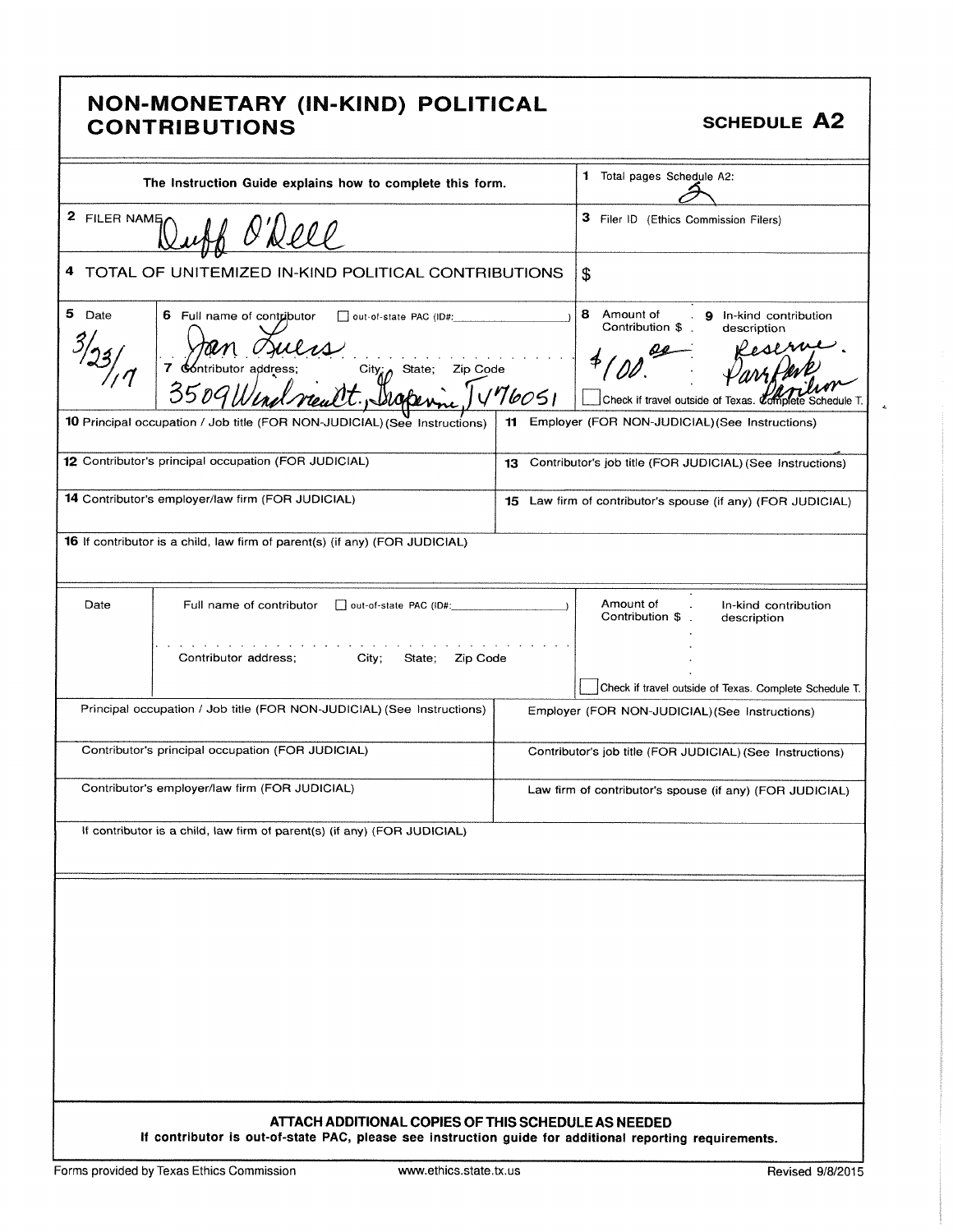#### POLITICAL EXPENDITURES MADE FROM POLITICAL CONTRIBUTIONS SCHEDULE F1

|                                                                                                                                                                                       |                          | <b>EXPENDITURE CATEGORIES FOR BOX 8(a)</b>                                                                                                                     |                                            |                                                                                                 |                                                                                                                                                                                           |  |
|---------------------------------------------------------------------------------------------------------------------------------------------------------------------------------------|--------------------------|----------------------------------------------------------------------------------------------------------------------------------------------------------------|--------------------------------------------|-------------------------------------------------------------------------------------------------|-------------------------------------------------------------------------------------------------------------------------------------------------------------------------------------------|--|
| <b>Advertising Expense</b><br>Accounting/Banking<br><b>Consulting Expense</b><br>Contributions/Donations Made By<br>Candidate/Officeholder/Political Committee<br>Credit Card Payment |                          | Event Expense<br>Fees<br>Food/Beverage Expense<br>Gift/Awards/Memorials Expense<br>Legal Services<br>The Instruction Guide explains how to complete this form. | Polling Expense<br><b>Printing Expense</b> | Loan Repayment/Reimbursement<br>Office Overhead/Rental Expense<br>Salaries/Wages/Contract Labor | Solicitation/Fundraising Expense<br>Transportation Equipment & Related Expense<br><b>Travel In District</b><br><b>Travel Out Of District</b><br>Other (enter a category not listed above) |  |
| 1 Total pages Schedule F1:                                                                                                                                                            | 2 FILER NAME             |                                                                                                                                                                |                                            |                                                                                                 | 3 Filer ID (Ethics Commission Filers)                                                                                                                                                     |  |
|                                                                                                                                                                                       |                          |                                                                                                                                                                |                                            |                                                                                                 |                                                                                                                                                                                           |  |
| 4 Date<br>$- b - 17$                                                                                                                                                                  | 5 Payee name             |                                                                                                                                                                |                                            |                                                                                                 |                                                                                                                                                                                           |  |
| $6$ Amount $(3)$                                                                                                                                                                      | 7 Payee addre            |                                                                                                                                                                |                                            |                                                                                                 |                                                                                                                                                                                           |  |
| ov                                                                                                                                                                                    |                          |                                                                                                                                                                |                                            | 180442                                                                                          |                                                                                                                                                                                           |  |
| 8                                                                                                                                                                                     |                          | (a) Category (See Categories listed at the top of this schedule)                                                                                               |                                            | (b) Description                                                                                 |                                                                                                                                                                                           |  |
| <b>PURPOSE</b>                                                                                                                                                                        |                          |                                                                                                                                                                |                                            |                                                                                                 | Check if travel outside of Texas. Complete Schedule T.                                                                                                                                    |  |
| ΟF<br><b>EXPENDITURE</b>                                                                                                                                                              |                          | advertising                                                                                                                                                    |                                            |                                                                                                 | Check if Austin, TX, officeholder living expense                                                                                                                                          |  |
|                                                                                                                                                                                       |                          |                                                                                                                                                                |                                            |                                                                                                 |                                                                                                                                                                                           |  |
| 9 Complete ONLY if direct<br>expenditure to benefit C/OH                                                                                                                              |                          | Candidate / Officeholder name                                                                                                                                  |                                            | Office sought                                                                                   | Office held                                                                                                                                                                               |  |
| Date                                                                                                                                                                                  |                          | Red Palm Studias                                                                                                                                               |                                            |                                                                                                 |                                                                                                                                                                                           |  |
| Amount (\$)<br>VP                                                                                                                                                                     | Payee address;           | City;                                                                                                                                                          | State; Zip Code                            | 476244                                                                                          |                                                                                                                                                                                           |  |
| <b>PURPOSE</b>                                                                                                                                                                        |                          | Category (See Categories listed at the top of this schedule)                                                                                                   |                                            | Description                                                                                     | Check if travel outside of Texas. Complete Schedule T.                                                                                                                                    |  |
| OF<br><b>EXPENDITURE</b>                                                                                                                                                              |                          | Caverlisent                                                                                                                                                    |                                            |                                                                                                 | Check if Austin, TX, officeholder living expense                                                                                                                                          |  |
| Complete ONLY if direct<br>expenditure to benefit C/OH                                                                                                                                |                          | Candidate / Officeholder name                                                                                                                                  |                                            | Office sought                                                                                   | Office held                                                                                                                                                                               |  |
| Date                                                                                                                                                                                  | Payee name               |                                                                                                                                                                |                                            |                                                                                                 |                                                                                                                                                                                           |  |
|                                                                                                                                                                                       |                          | smes                                                                                                                                                           |                                            |                                                                                                 |                                                                                                                                                                                           |  |
| Amount (\$)                                                                                                                                                                           | Pavee address:<br>3150 W |                                                                                                                                                                | Zip Code                                   |                                                                                                 |                                                                                                                                                                                           |  |
|                                                                                                                                                                                       |                          | Category VSee Categories listed at the top of this schedule)                                                                                                   |                                            | Description                                                                                     |                                                                                                                                                                                           |  |
| <b>PURPOSE</b>                                                                                                                                                                        |                          |                                                                                                                                                                |                                            |                                                                                                 | Check if travel outside of Texas. Complete Schedule T.                                                                                                                                    |  |
| OF<br><b>EXPENDITURE</b>                                                                                                                                                              |                          | albordssing                                                                                                                                                    |                                            | mailers - Deslag                                                                                | Check if Austin, TX, officeholder living expense                                                                                                                                          |  |
| Complete ONLY if direct<br>expenditure to benefit C/OH                                                                                                                                |                          | Candidate / Officeholder name                                                                                                                                  |                                            | Office sought                                                                                   | Office held                                                                                                                                                                               |  |
|                                                                                                                                                                                       |                          | ATTACH ADDITIONAL COPIES OF THIS SCHEDULE AS NEEDED                                                                                                            |                                            |                                                                                                 |                                                                                                                                                                                           |  |